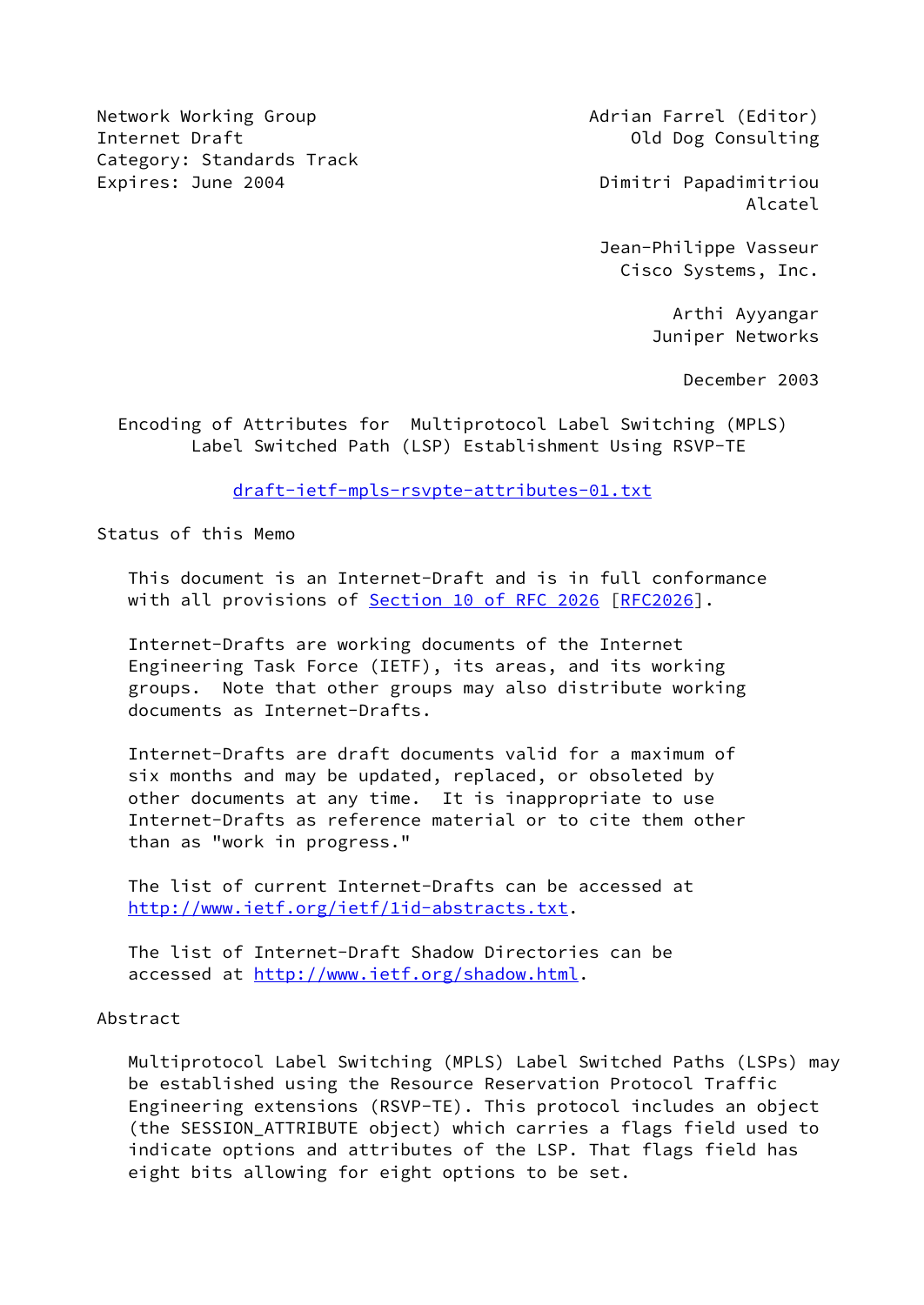Recent proposals in many documents that extend RSVP-TE for signaling additional features and function for MPLS LSPs have suggested uses for each of the previously unused bits.

 This document defines a new object for RSVP-TE messages that allows the signaling of further attribute bits and also the carriage of arbitrary attribute parameters to make RSVP-TE easily extensible to support new requirements. Additionally, this document defines a way to record the attributes applied to the LSP on a hop-by-hop basis.

Farrel, Papadimitriou, Vasseur and Ayyangar Theorem 2016 Page 1

[draft-ietf-mpls-rsvpte-attributes-01.txt](https://datatracker.ietf.org/doc/pdf/draft-ietf-mpls-rsvpte-attributes-01.txt) December 2003

<span id="page-1-0"></span>**[0](#page-1-0).** Change History

This section to be removed before publication.

<span id="page-1-1"></span>[0.1](#page-1-1) Changes to 01 Version

- Change Attributes Flags TLV to be variable length so that more bits can easily be added in the future.
- Define default behaviors for bits absent from the TLV and for absence of the TLV.
- Clarify the IANA requirements for tracking Attributes Flags bits.
- Introduce RRO Attibutes Subobject and describe usage.
- Move Fast Reroute reference to informational.
- Update security considerations to handle new RRO subobject
- Remove section that explained the need for this document in advance of any definitive bit definitions.
- Tighten rules for processing LSP\_ATTRIBUTES object in cases where TLVs are unknown or unsupported.
- Clarify that LSP Attributes apply to individual LSPs and not to entire sessions.
- <span id="page-1-2"></span>[1](#page-1-2). Introduction and Problem Statement

 Multiprotocol Label Switching (MPLS) Label Switched Paths (LSPs) [\[RFC3031](https://datatracker.ietf.org/doc/pdf/rfc3031)] may be established using the RSVP-TE signaling protocol [\[RFC3209](https://datatracker.ietf.org/doc/pdf/rfc3209)]. This protocol uses the Path message to request that a LSP be set up. The Path message includes the SESSION\_ATTRIBUTE object which carries a flags field used to indicate desired options and attributes of the LSP.

 The flags field in the SESSION\_ATTRIBUTE object has eight bits. Just three of those bits are assigned in  $[REC3209]$ . A further two bits are assigned in [\[FRR](#page-15-0)] for fast re-reroute functionality leaving only three bits available. Several recent proposals and Internet Drafts have demonstrated that there is a high demand for the use of the other three bits. Some, if not all, of those proposals are likely to go forward as RFCs resulting in depletion or near depletion of the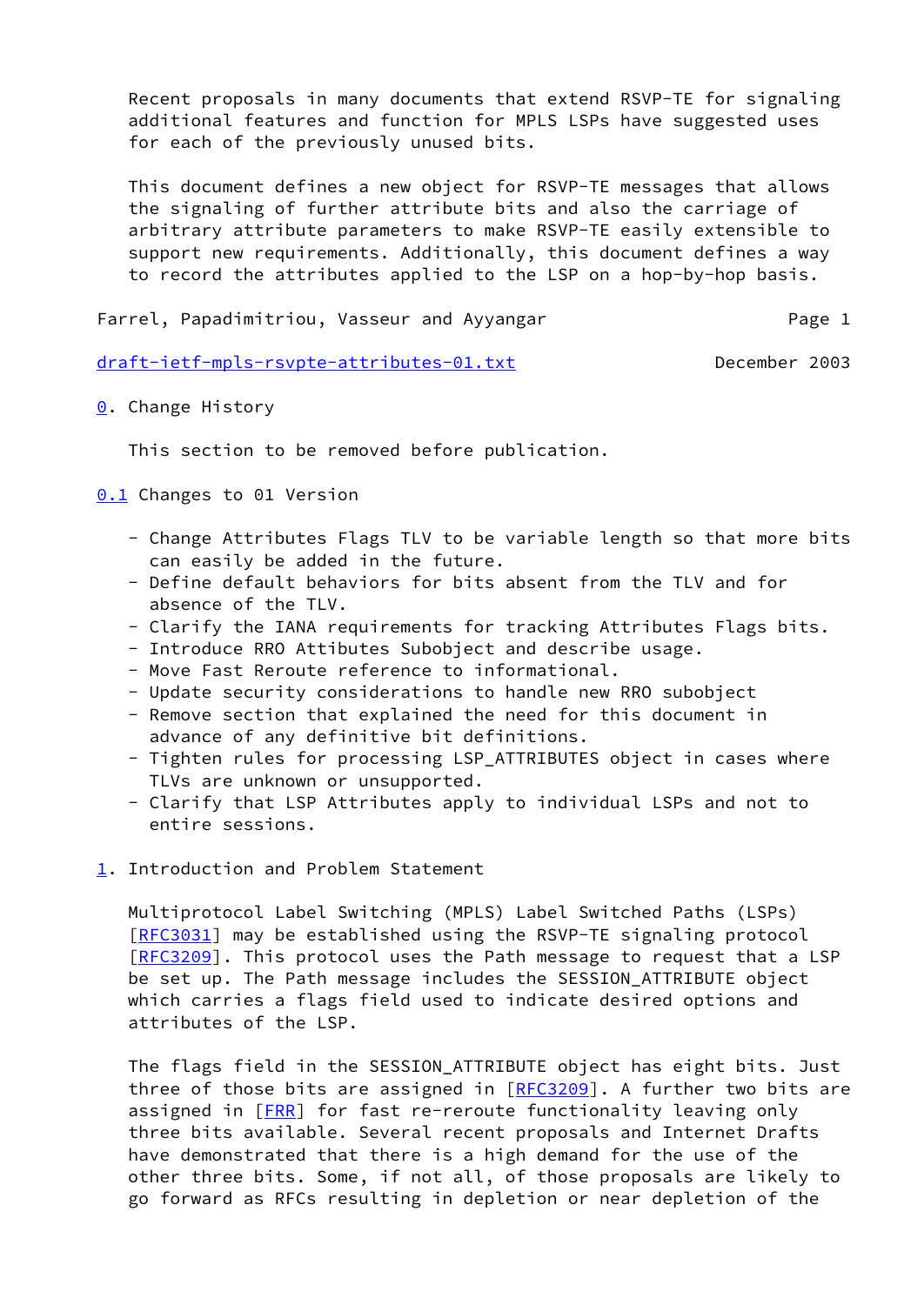flags field and a consequent difficulty in signaling new options and attributes that may be developed in the future.

 This document defines a new object for RSVP-TE messages that allows the signaling of further attributes bits. The new object is constructed from TLVs, and a new TLV is defined to carry a variable number of attributes bits. Because of the nature of the TLV construction the object is flexible and allows the future definition of:

- further sets of bits flags if further, distinct uses are discovered
- arbitrary options and attributes parameters carried as individual TI<sub>Vs.</sub>

 Note that the LSP Attributes defined in this document are specifically scoped to an LSP. They may be set differently on separate LSPs within the same Session.

 It is noted that that some options and attributes do not need to be acted on by all Label Switched Routers (LSRs) along the path of the LSP. In particular, these options and attributes may apply only to

Farrel, Papadimitriou, Vasseur and Ayyangar Theorem 2

[draft-ietf-mpls-rsvpte-attributes-01.txt](https://datatracker.ietf.org/doc/pdf/draft-ietf-mpls-rsvpte-attributes-01.txt) December 2003

 key LSRs on the path such as the ingress and egress. Special transit LSRs, such as AS Border Routers (ASBRs) may also fall into this category. This means that the new options and attributes should be signaled transparently, and only examined at those points that need to act on them.

 On the other hand, other options and attributes may require action at all transit LSRs along the path of the LSP. Inability to support the required attributes by one of those transit LSRs may require the LSR to refuse the establishment of the LSP.

 These considerations are particularly important in the context backwards compatibility. In general, it should be possible to provide new MPLS services across a legacy network without upgrading those LSRs that do not need to participate actively in the new services.

 RSVP includes a way for unrecognized objects to be forwarded by transit nodes without them refusing the protocol message and with the objects being stripped from the protocol message (see [\[RFC2205\]](https://datatracker.ietf.org/doc/pdf/rfc2205#section-3.10)  [section](https://datatracker.ietf.org/doc/pdf/rfc2205#section-3.10) 3.10). This extends to RSVP-TE and provides a good way to ensure that only those LSRs that understand a particular object examine it.

 This document distinguishes between options and attributes that are only required at key LSRs along the path of the LSP, and those that must be acted on by every LSR along the LSP. Two LSP Attributes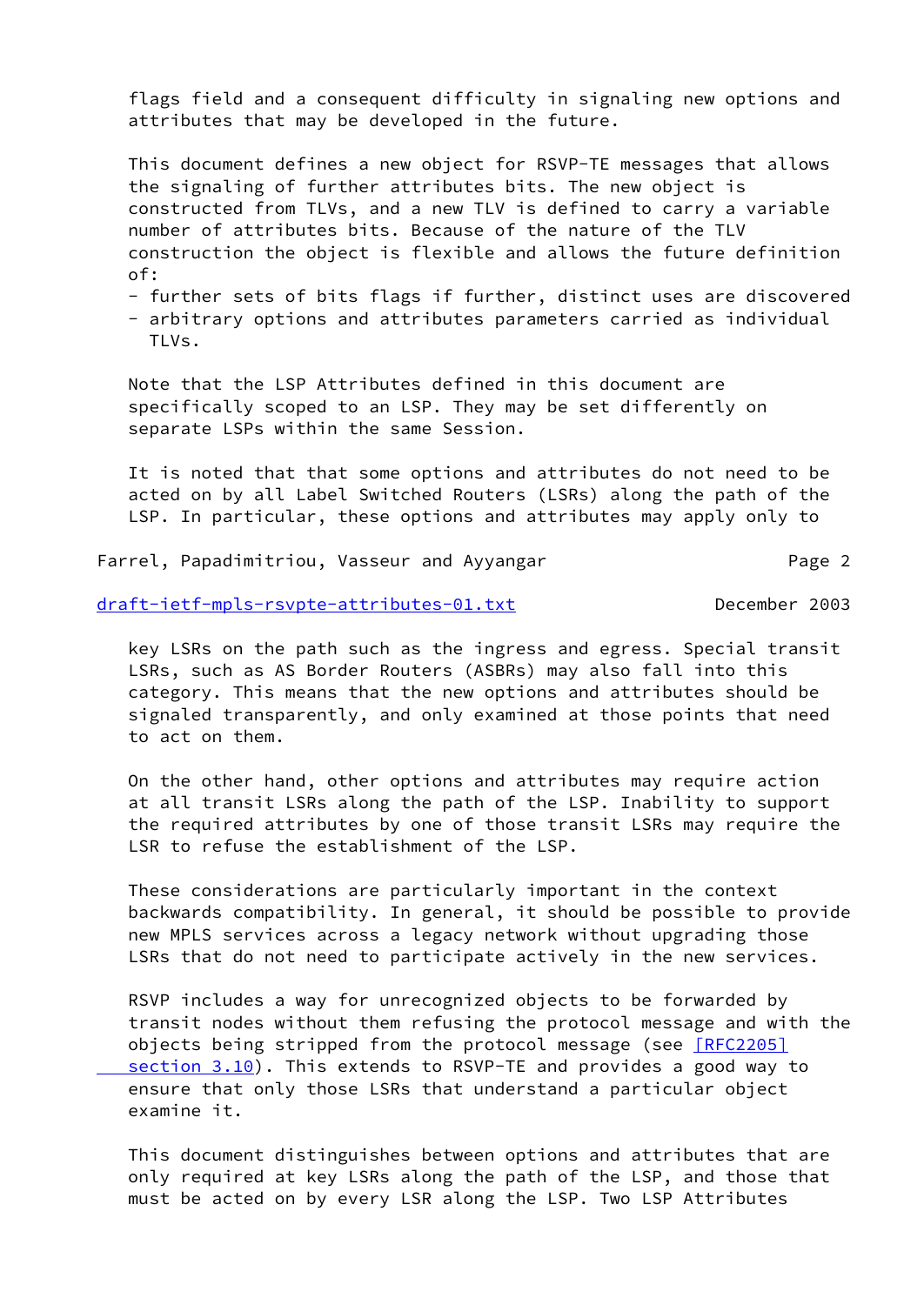objects are defined in this document: the first may be passed transparently by LSRs that do not recognize it, the second must cause LSP setup failure with the generation of a PathErr message if an LSR does not recognize it.

 Comments on this document should be made direct to the MPLS mailing list at mpls@uu.net.

<span id="page-3-0"></span>[1.1](#page-3-0) Applicability to Generalized MPLS

 The RSVP-TE signaling protocol also forms the basis of a signaling protocol for Generalized MPLS (GMPLS) as described in [[RFC3471](https://datatracker.ietf.org/doc/pdf/rfc3471)] and [\[RFC3473](https://datatracker.ietf.org/doc/pdf/rfc3473)]. The extensions described in this document are intended to be equally applicable to MPLS and GMPLS.

<span id="page-3-1"></span>[1.2](#page-3-1) A Rejected Alternate Solution

 A rejected alternate solution was to define a new C-Type for the existing SESSION\_ATTRIBUTE object. This new C-Type could allow a larger Flags field and address the immediate problem.

This solution was rejected because:

 - A C-Type is not backward compatible with deployed implementations that expect to see a C-Type of 1 or 7. It is important that any solution be capable of carrying new attributes transparently across legacy LSRs if those LSRs are not required to act on the attributes.

Farrel, Papadimitriou, Vasseur and Ayyangar Page 3

[draft-ietf-mpls-rsvpte-attributes-01.txt](https://datatracker.ietf.org/doc/pdf/draft-ietf-mpls-rsvpte-attributes-01.txt) December 2003

- Support for arbitrary attributes parameters through TLVs would have meant a significant change of substance to the existing object.
- <span id="page-3-2"></span>[2](#page-3-2). Terminology

 This document uses terminology from the MPLS architecture document [\[RFC3031](https://datatracker.ietf.org/doc/pdf/rfc3031)] and from the RSVP-TE protocol specification [[RFC3209](https://datatracker.ietf.org/doc/pdf/rfc3209)] which inherits from the RSVP specification [\[RFC2205](https://datatracker.ietf.org/doc/pdf/rfc2205)].

 The key words "MUST", "MUST NOT", "REQUIRED", "SHALL", "SHALL NOT", "SHOULD", "SHOULD NOT", "RECOMMENDED", "MAY", and "OPTIONAL" in this document are to be interpreted as described in [RFC2119](https://datatracker.ietf.org/doc/pdf/rfc2119) [6].

<span id="page-3-3"></span>[3](#page-3-3). Attributes TLVs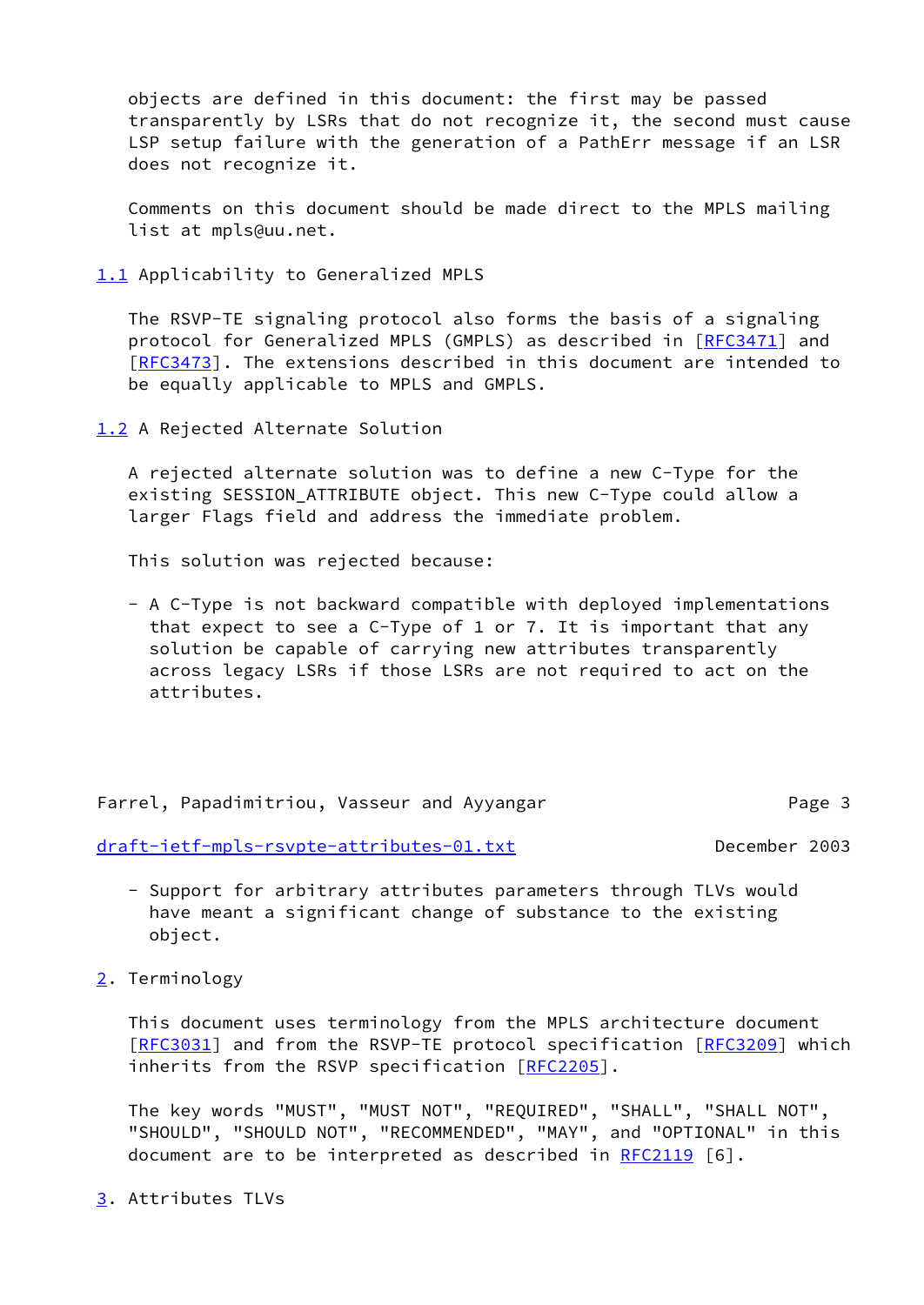Attributes carried by the new objects defined in this document are encoded within TLVs. One or more TLVs may be present in each object. There are no ordering rules for TLVs and no interpretation should be placed on the order in which TLVs are received.

Each TLV is encoded as follows.

0 1 2 3 0 1 2 3 4 5 6 7 8 9 0 1 2 3 4 5 6 7 8 9 0 1 2 3 4 5 6 7 8 9 0 1 +-+-+-+-+-+-+-+-+-+-+-+-+-+-+-+-+-+-+-+-+-+-+-+-+-+-+-+-+-+-+-+-+ | Type | Length | +-+-+-+-+-+-+-+-+-+-+-+-+-+-+-+-+-+-+-+-+-+-+-+-+-+-+-+-+-+-+-+-+ | | // Value // / | | +-+-+-+-+-+-+-+-+-+-+-+-+-+-+-+-+-+-+-+-+-+-+-+-+-+-+-+-+-+-+-+-+

Type

The identifier of the TLV.

Length

 The length of the value field in bytes. Thus if no value field is present the length field contains the value zero. Each value field must be zero padded at the end to take it up to a four byte boundary - the padding is not included in the length so that a one byte value would be encoded in an eight byte TLV with length field set to one.

# Value

The data for the TLV padded as described above.

<span id="page-4-0"></span>[3.1](#page-4-0) Attributes Flags TLV

 This document defines only one TLV type value. Type 1 indicates the Attributes Flags TLV. Other TLV types may be defined in future with type values assigned by IANA.

Farrel, Papadimitriou, Vasseur and Ayyangar Theorem 2016 Page 4

[draft-ietf-mpls-rsvpte-attributes-01.txt](https://datatracker.ietf.org/doc/pdf/draft-ietf-mpls-rsvpte-attributes-01.txt) December 2003

 The Attibutes Flags TLV may be present in an LSP\_ATTRIBUTES object and/or an LSP\_REQUIRED\_ATTRIBUTES object. The bits in the TLV represent the same attributes regardeless of which object carries the TLV. Documents that define individual bits MUST specify whether the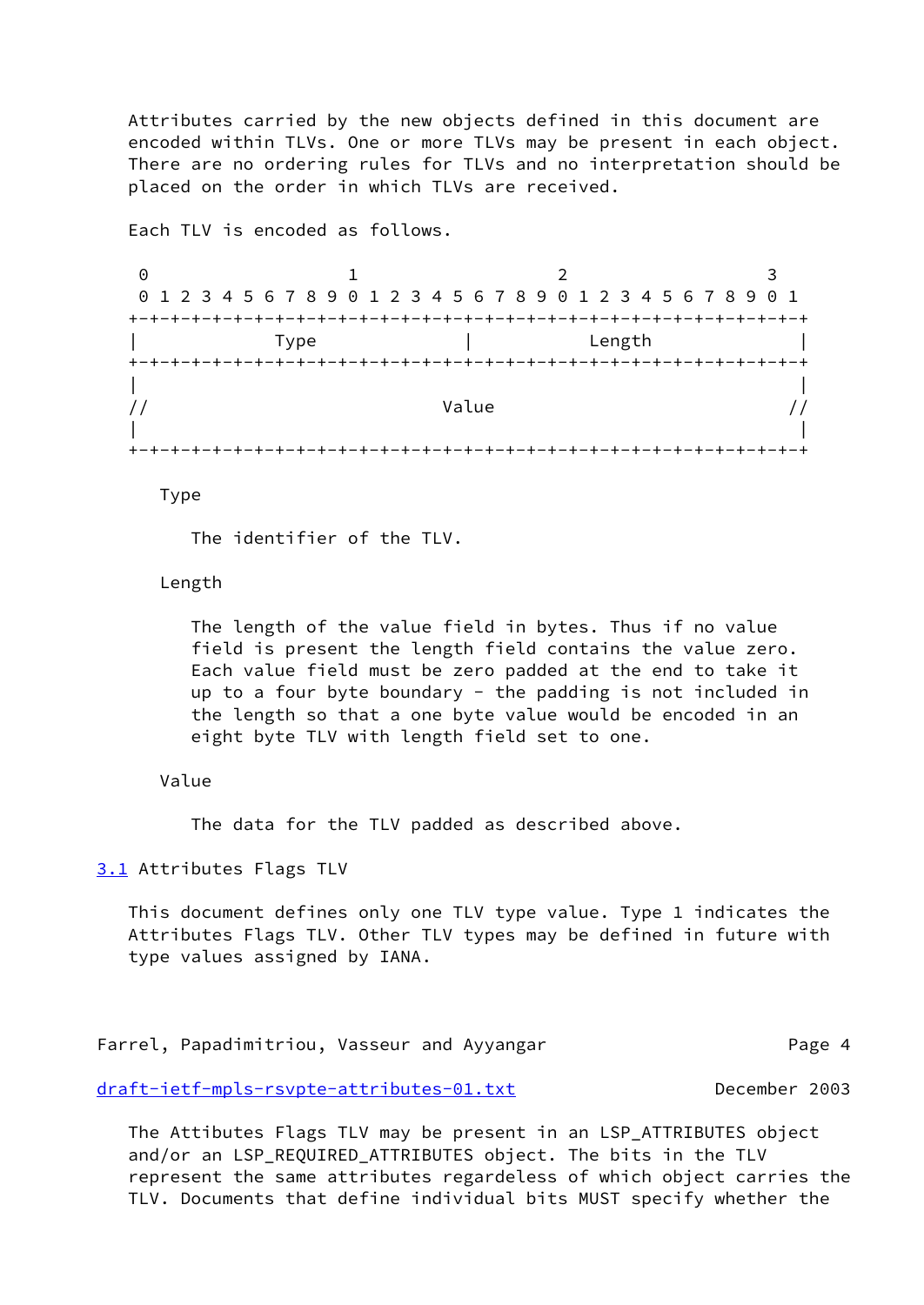bit may be set in one object or the other, or both.

 The Attributes Flags TLV value field is a variable length array of flags numbered from the MSB as bit zero. The length field for this TLV is always a multiple of 4 bytes, regardless of the number bits carried.

 Unassigned bits are considered as reserved and MUST be set to zero on transmission and ignored on receipt. Bits not contained in the TLV MUST be assumed to be set to zero. If the TLV is absent either because it is not contained in the LSP\_ATTRIBUTES or LSP\_REQUIRED\_ ATTRIBUTES object, or because those objects are themselves absent, all processing MUST be performed as though the bits were present and set to zero.

 No bits are defined in this document. The assignment of bits is managed by IANA.

<span id="page-5-0"></span>[4](#page-5-0). LSP ATTRIBUTES Object

 The LSP\_ATTRIBUTES object is used to signal attributes required in support of an LSP, or to indicate the nature or use of an LSP where that information is not required to be acted on by all transit LSRs. Specifically, if an LSR does not support the object, it forwards it unexamined and unchanged. This facilitates the exchange of attributes across legacy networks that do not support this new object.

 This object effectively extends the flags field in the SESSION\_ ATTRIBUTE object and allows for the future inclusion of more complex objects through TLVs.

 The LSP\_ATTRIBUTES object class is TBD of the form 11bbbbbb. This C-Num value (see [section 7](#page-10-0)) ensures that LSRs that do not recognize the object pass it on transparently.

One C-Type is defined, C-Type = 1 for LSP Attributes.

 This object is optional and may be placed on Path messages to convey additional information about the desired attributes of the LSP.

<span id="page-5-1"></span>[4.1](#page-5-1) Format

 LSP\_ATTRIBUTES class = TBD, C-Type = 1 0 1 2 3 0 1 2 3 4 5 6 7 8 9 0 1 2 3 4 5 6 7 8 9 0 1 2 3 4 5 6 7 8 9 0 1 +-+-+-+-+-+-+-+-+-+-+-+-+-+-+-+-+-+-+-+-+-+-+-+-+-+-+-+-+-+-+-+-+ | | // Attributes TLVs // | | +-+-+-+-+-+-+-+-+-+-+-+-+-+-+-+-+-+-+-+-+-+-+-+-+-+-+-+-+-+-+-+-+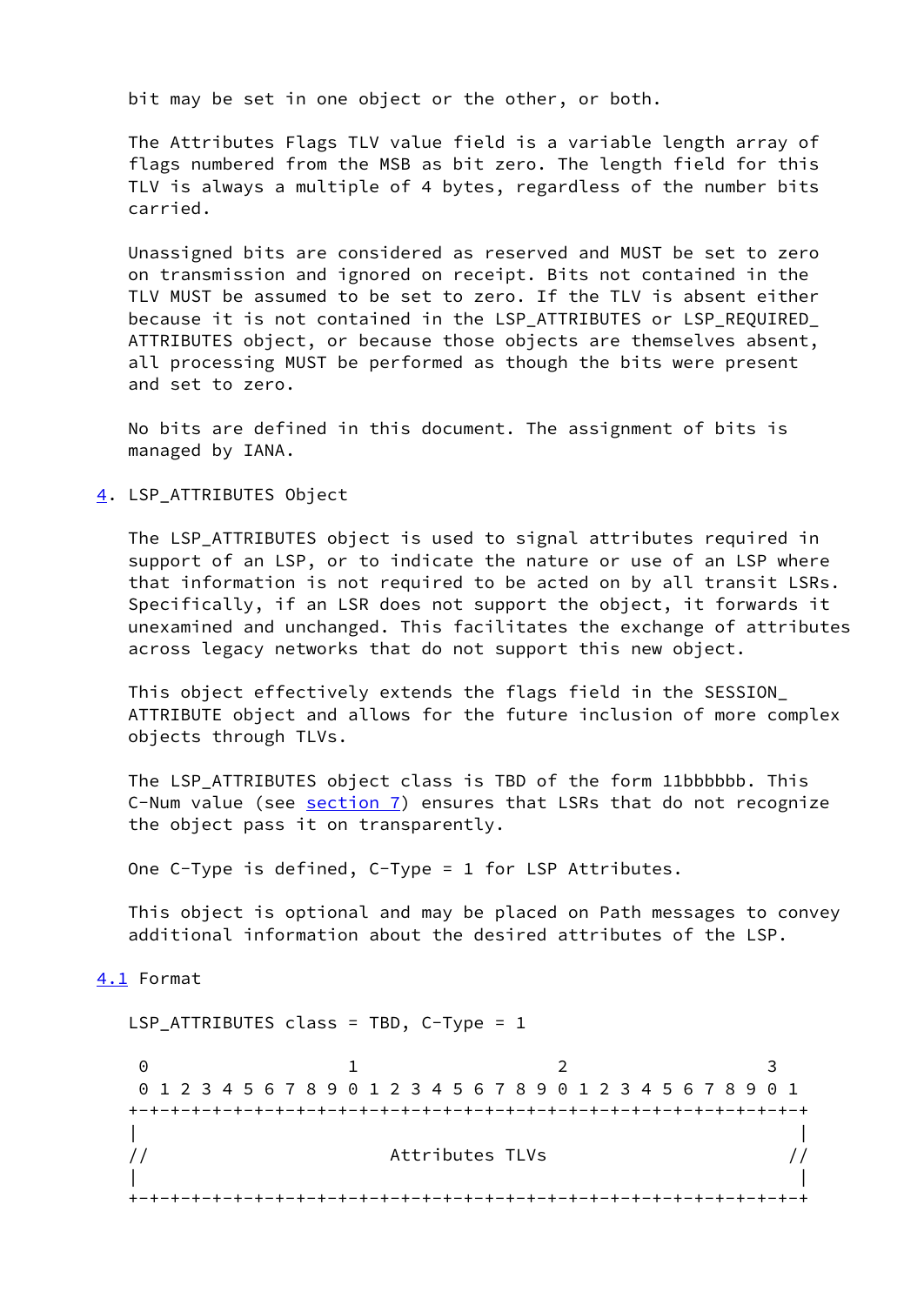The Attributes TLVs are encoded as described in [section 3](#page-3-3).

Farrel, Papadimitriou, Vasseur and Ayyangar Theorem 2016 Page 5

## [draft-ietf-mpls-rsvpte-attributes-01.txt](https://datatracker.ietf.org/doc/pdf/draft-ietf-mpls-rsvpte-attributes-01.txt) December 2003

<span id="page-6-0"></span>[4.2](#page-6-0) Generic Processing Rules

 An LSR that does not support this object will pass it on unaltered because of the C-Num.

 An LSR that does support this object, but does not recognize a TLV type code carried in this object MUST pass the TLV on un-altered in the LSP\_ATTRIBUTES object that it places in the Path message that it sends downstream.

 An LSR that does support this object and recognizes a TLV but does not support the attribute defined by the TLV MUST act as specified in the document that defines the TLV.

 An LSR that supports the Attributes Flags TLV, but does not recognize a bit set in the Attributes Flags TLV MUST forward the TLV unchanged.

 An LSR that supports the Attributes Flags TLV and recognizes a bit that is set but does not support the indicated attribute MUST act as specified in the document that defines the bit.

### <span id="page-6-1"></span>[5](#page-6-1). LSP\_REQUIRED\_ATTRIBUTES Object

The LSP REQUIRED ATTRIBUTES object is used to signal attributes required in support of a LSP, or to indicate the nature or use of a LSP where that information MUST be inspected at each transit LSR. Specifically, each transit LSR MUST examine the attributes in the LSP\_REQUIRED\_ATTRIBUTES object and MUST NOT forward the object transparently.

 This object effectively extends the flags field in the SESSION\_ ATTRIBUTE object and allows for the future inclusion of more complex objects through TLVs. It complements the LSP\_ATTRIBUTES object.

 The LSP\_REQUIRED\_ATTRIBUTES object class is TBD of the form 0bbbbbbb. This C-Num value (see [section 7\)](#page-10-0) ensures that LSRs that do not recognize the object reject the LSP setup effectively saying that they do not support the attributes requested. This means that this object should only be used for attributes that require support at some transit LSRs and so require examination at all transit LSRs. See [section 4](#page-5-0) for how end-to-end and selective attributes are signaled.

One C-Type is defined, C-Type = 1 for LSP Required Attributes.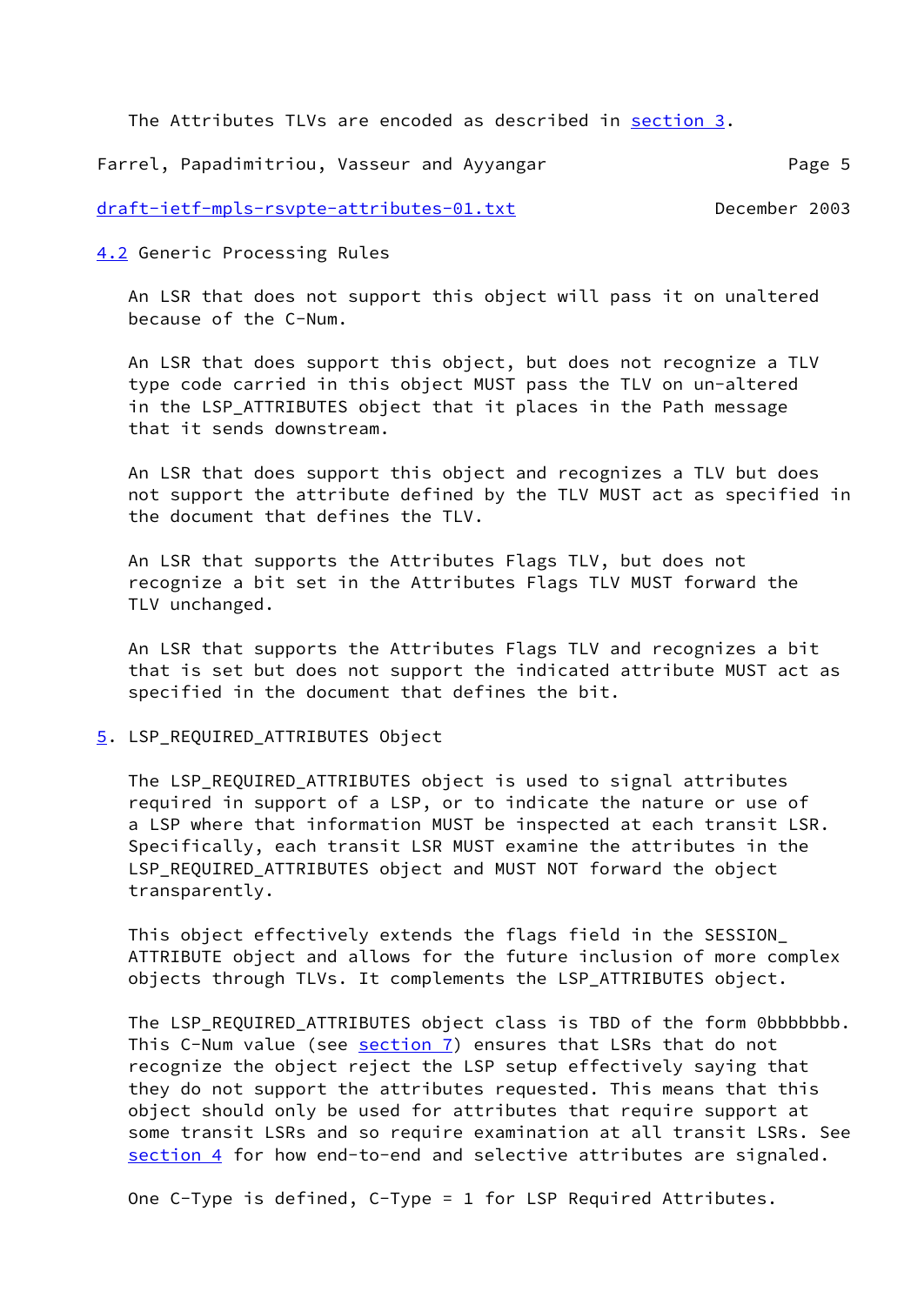This object is optional and may be placed on Path messages to convey additional information about the desired attributes of the LSP.

Farrel, Papadimitriou, Vasseur and Ayyangar Page 6

[draft-ietf-mpls-rsvpte-attributes-01.txt](https://datatracker.ietf.org/doc/pdf/draft-ietf-mpls-rsvpte-attributes-01.txt) December 2003

<span id="page-7-0"></span>[5.1](#page-7-0) Format

LSP\_REQUIRED\_ATTRIBUTES class = TBD, C-Type = 1

0 1 2 3 0 1 2 3 4 5 6 7 8 9 0 1 2 3 4 5 6 7 8 9 0 1 2 3 4 5 6 7 8 9 0 1 +-+-+-+-+-+-+-+-+-+-+-+-+-+-+-+-+-+-+-+-+-+-+-+-+-+-+-+-+-+-+-+-+ | | // Attributes TLVs // | | +-+-+-+-+-+-+-+-+-+-+-+-+-+-+-+-+-+-+-+-+-+-+-+-+-+-+-+-+-+-+-+-+

The Attributes TLVs are encoded as described in [section 3](#page-3-3).

<span id="page-7-1"></span>[5.2](#page-7-1) Generic Processing Rules

 An LSR that does not support this object will use a PathErr to reject the Path message based on the C-Num using the error code "Unknown Object Class".

 An LSR that does not recognize a TLV type code carried in this object MUST reject the Path message using a PathErr with Error Code "Unknown Attributes TLV" and Error Value set to the value of the unknown TLV type code.

 An LSR that does not recognize a bit set in the Attributes Flags TLV MUST reject the Path message using a PathErr with Error Code "Unknown Attributes Bit" and Error Value set to the bit number of the unknown bit in the Attributes Flags.

 An LSR that recognizes an attribute, however encoded, but which does not support that attribute MUST act according to the behavior specified in the document that defines that specific attribute.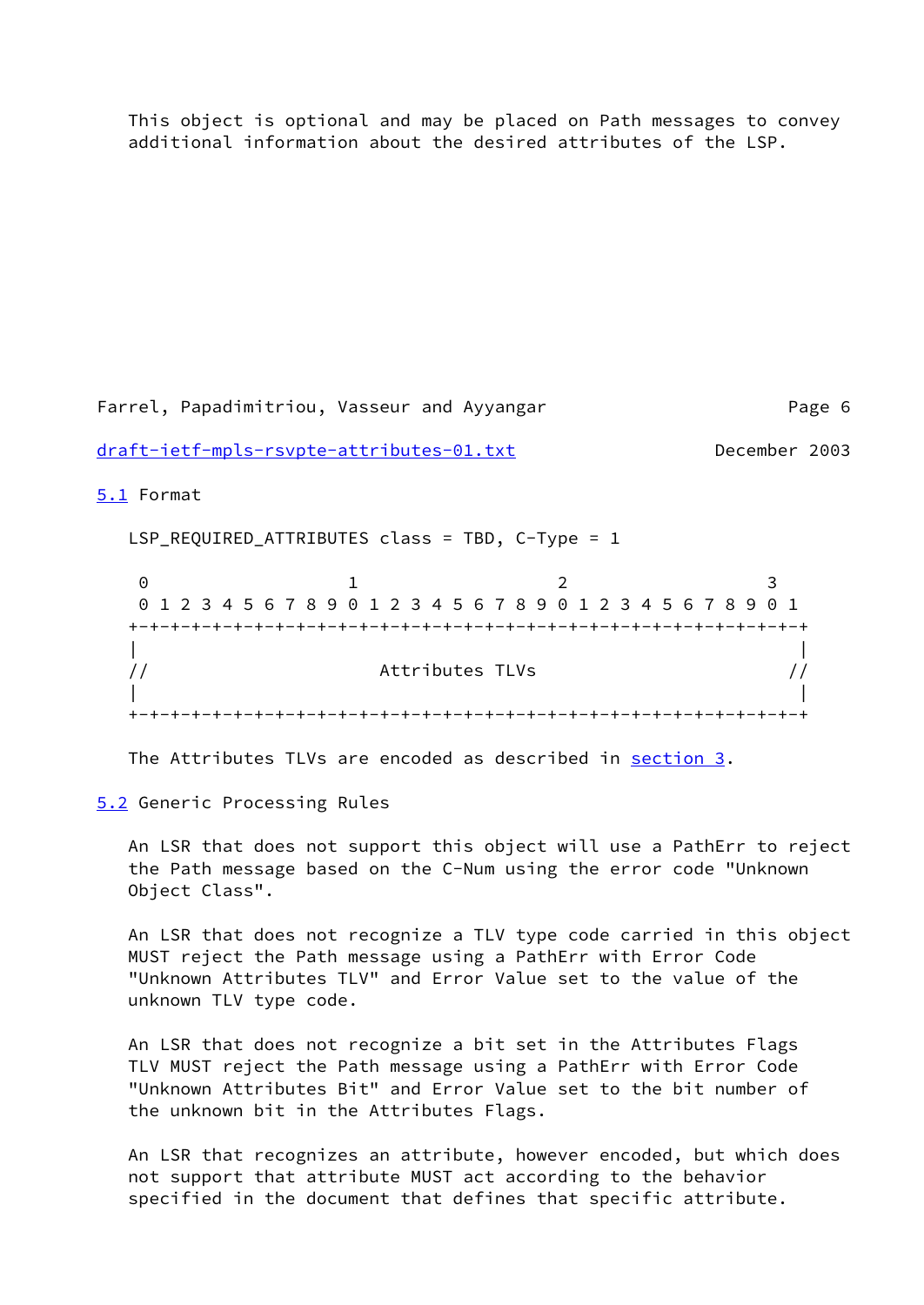### <span id="page-8-0"></span>[6](#page-8-0). Recording Attributes

### <span id="page-8-1"></span>[6.1](#page-8-1) Requirements

 In some circumstances it is useful to determine which of the requested LSP attributes have been applied at which LSRs along the path of the LSP. For example, an attribute may be requested in the LSP\_ATTRIBUTES object such that LSRs that do not support the object are not required to support the attribute or provide the requested function. In this case, it may be useful to the ingress LSR to know which LSRs acted on the request and which ignored it.

 Additionally, there may be other qualities that need to be reported on a hop-by-hop basis. These are currently indicated in the Flags field of RRO subobjects. Since there are only eight bits available in this field, and since some are already assigned and there is also likely to an increase in allocations in new documents, there is a need for some other method to report per-hop attributes.

### Farrel, Papadimitriou, Vasseur and Ayyangar Theorem 2016 Page 7

[draft-ietf-mpls-rsvpte-attributes-01.txt](https://datatracker.ietf.org/doc/pdf/draft-ietf-mpls-rsvpte-attributes-01.txt) December 2003

<span id="page-8-2"></span>[6.2](#page-8-2) RRO Attributes Subobject

 The RRO Attributes Subobject may be carried in the RECORD\_ROUTE object if it is present. The subobject uses the standard format of an RRO subobject.

 The length is variable as for the Attributes Flags TLV. The content is the same as the Attribute Flags TLV - that is, it is a series of bit flags.

 There is a one-to-one correspondance between bits in the Attributes Flags TLV and the RRO Attributes Subobject. If a bit is only required in one of the two places, it is reserved in the other place. See the procedures sections, below, for more information.

0 1 2 3 0 1 2 3 4 5 6 7 8 9 0 1 2 3 4 5 6 7 8 9 0 1 2 3 4 5 6 7 8 9 0 1 +-+-+-+-+-+-+-+-+-+-+-+-+-+-+-+-+-+-+-+-+-+-+-+-+-+-+-+-+-+-+-+-+ | Type | Length | Reserved | +-+-+-+-+-+-+-+-+-+-+-+-+-+-+-+-+-+-+-+-+-+-+-+-+-+-+-+-+-+-+-+-+ | | // Attribute Flags //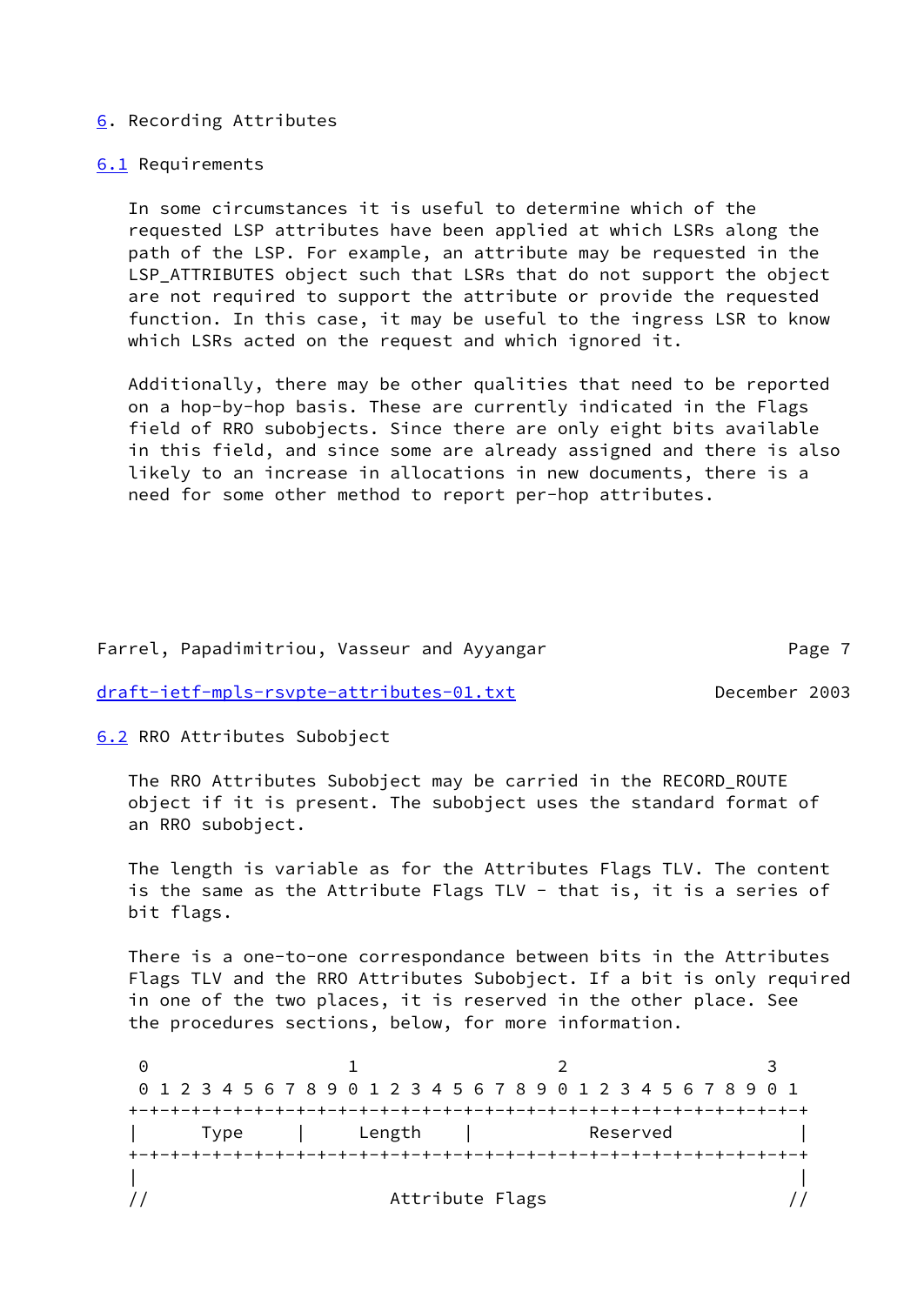Type

0x?? TBD RRO Attribute Subobject

Length

 The Length contains the total length of the subobject in bytes, including the Type and Length fields. This length must be a multiple of 4 and must be at least 8.

Attribute Flags

The attribute flags recorded for the specific hop.

## <span id="page-9-0"></span>[6.3](#page-9-0) Procedures

<span id="page-9-1"></span>[6.3.1](#page-9-1) Subobject Presence Rules

 The Attributes subobject is pushed onto the RECORD\_ROUTE object immediately prior to pushing on the node's IP address. Thus, if label recording is being used, the Attributes subobject SHOULD be pushed onto the RECORD\_ROUTE object after the Record Label subobject(s).

 A node MUST NOT push on a Attributes subobject without also pushing on an IPv4 or IPv6 subobject.

 This means that an Attributes subobject is bound to the LSR identified by the IP address subobject found in the RRO immediately before the Attributes subobject.

|  | Farrel, Papadimitriou, Vasseur and Ayyangar |  |  | Page 8 |
|--|---------------------------------------------|--|--|--------|
|--|---------------------------------------------|--|--|--------|

[draft-ietf-mpls-rsvpte-attributes-01.txt](https://datatracker.ietf.org/doc/pdf/draft-ietf-mpls-rsvpte-attributes-01.txt) December 2003

 If the newly added subobject causes the RRO to be too big to fit in a Path (or Resv) message, the processing SHALL be as described in [\[RFC3209](https://datatracker.ietf.org/doc/pdf/rfc3209)].

 If more than one Attributes subobject is found between a pair of subobjects that identify LSRs, only the first one found SHALL have any meaning within the context of this document. All such subobjects shall be forwarded unmodified by transit LSRs.

<span id="page-9-2"></span>[6.3.2](#page-9-2) Reporting Compliance with LSP Attributes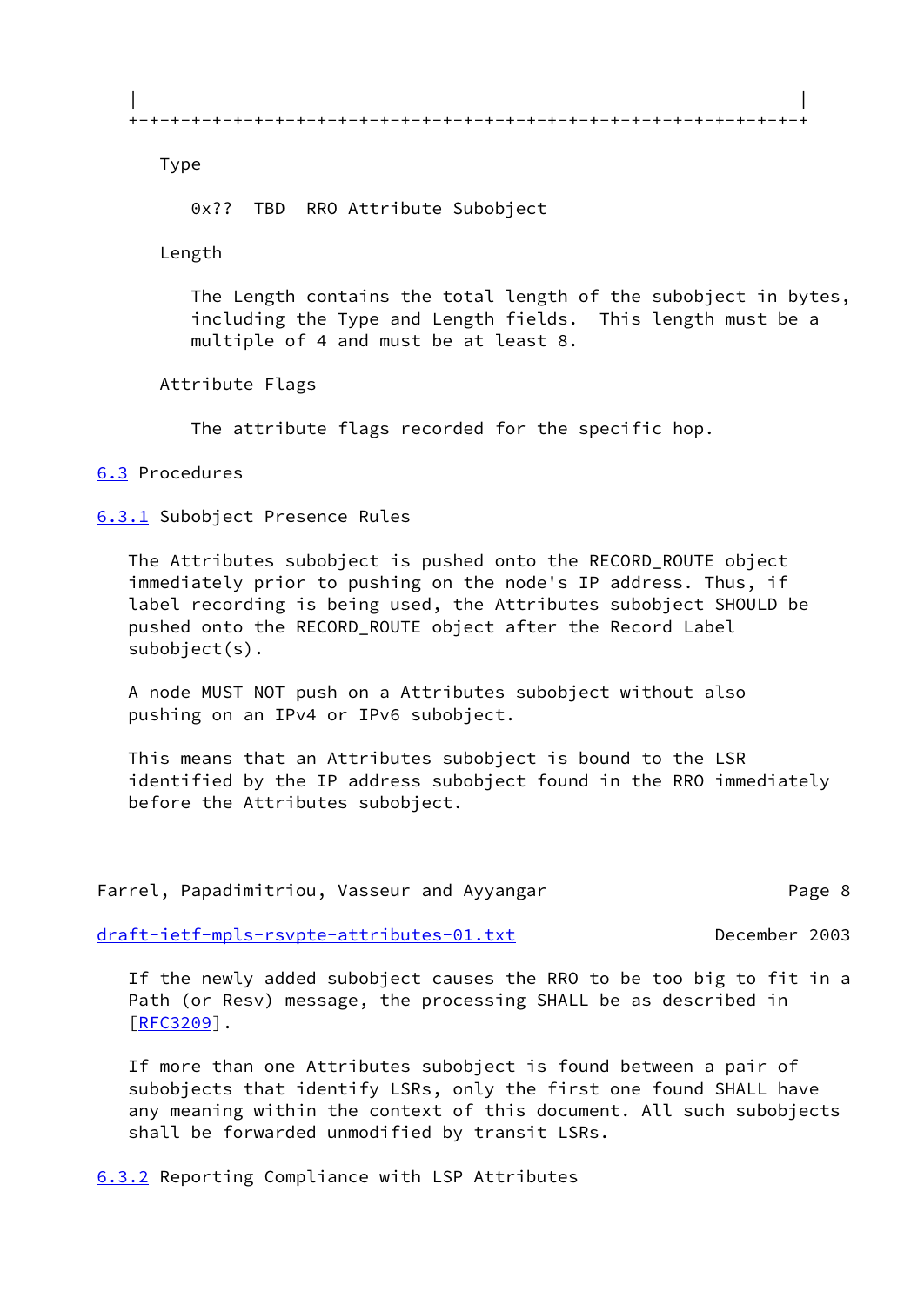To report compliance with an attribute requested in the Attributes Flags TLV, an LSR MAY set the corresponding bit (see [section 7](#page-10-0)) in the Attributes subobject. To report non-compliance, an LSR MAY clear the corresponding bit in the Attributes subobject.

 The requirement to report compliance MUST be specified in the document that defines the usage of any bit. This will reduce to a statement of whether hop-by-hop acknowledgement is required.

### <span id="page-10-1"></span>[6.3.3](#page-10-1) Reporting Per-Hop Attributes

 To report a per-hop attribute, an LSR sets the appropriate bit in the Attributes subobject.

 The requirement to report a per-hop attribute MUST be specified in the document that defines the usage of the bit.

<span id="page-10-2"></span>[6.3.4](#page-10-2) Default Behavior

By default all bits in an Attibutes subobject SHOULD be set to zero.

 If an Attribute subobject is not long enough to include a specific bit, the bit MUST be assumed to be set to zero.

 If the RRO subobject is not present for a hop in the LSP, all bits MUST be assumed to be set to zero.

<span id="page-10-0"></span>[7](#page-10-0). Summary of Attribute Bit Allocation

 This document defines two uses of per-LSP attribute flag bit fields. The bit numbering in the Attributes Flags TLV and the RRO Attributes subobject is identical. That is the same attribute is indicated by the same bit in both places. This means that only a single registry of bits is maintained.

 The consequence is a degree of clarity in implementation and registration.

 Note, however, that it is not always the case that a bit will be used in both the Attributes Flags TLV and the RRO Attributes subobject. For example, an attribute may be requested using the Attributes Flags TLV, but there is no requirement to report the handling of the attribute on a hop-by-hop basis. Conversely, there may be a requirement to report the attributes of an LSP on a hop-by-hop basis, but there is no corresponding request attribute.

| Farrel, Papadimitriou, Vasseur and Ayyangar |  | Page 9 |  |
|---------------------------------------------|--|--------|--|
|                                             |  |        |  |

[draft-ietf-mpls-rsvpte-attributes-01.txt](https://datatracker.ietf.org/doc/pdf/draft-ietf-mpls-rsvpte-attributes-01.txt) December 2003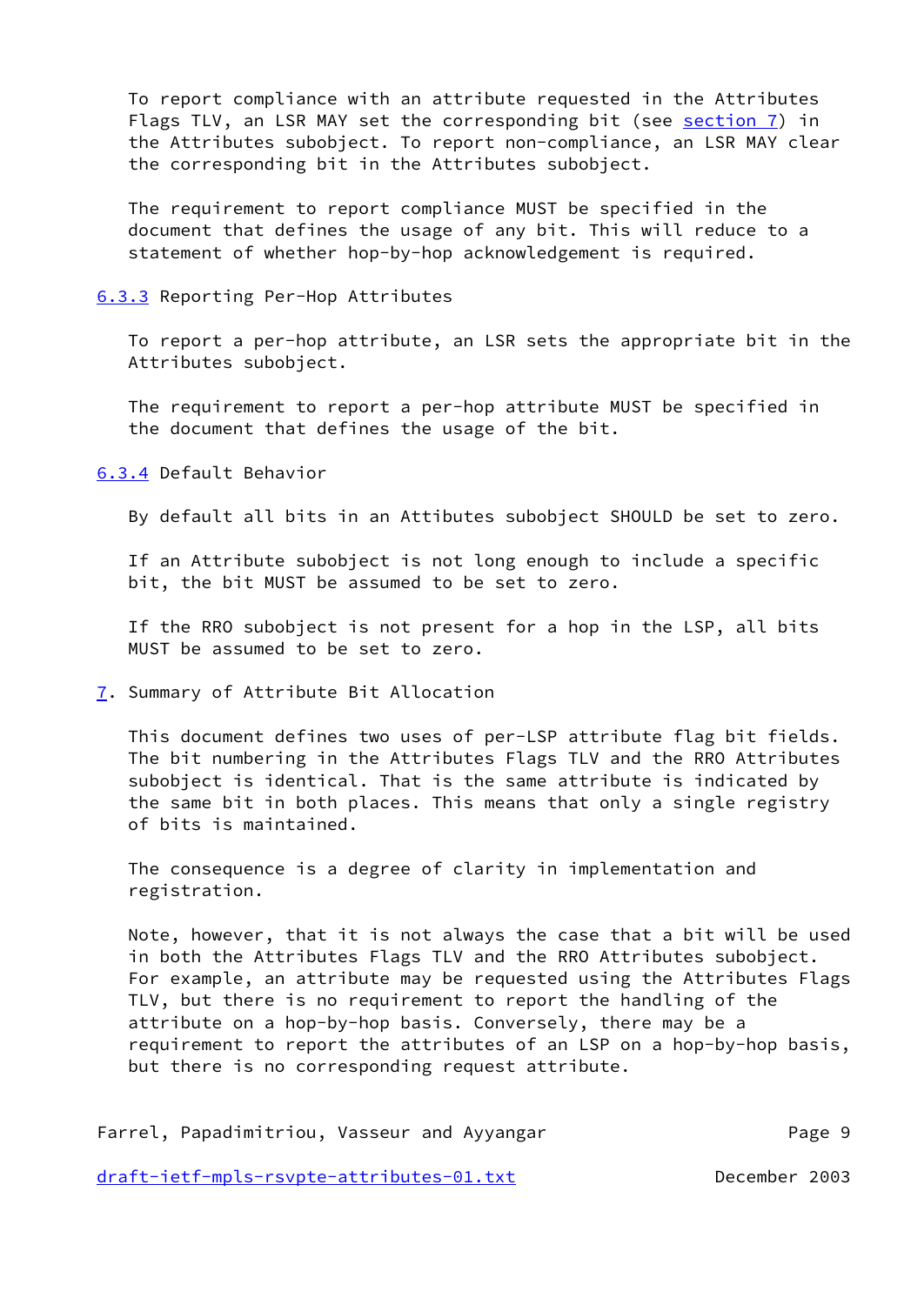In these cases, a single bit number is still assigned for both the Attributes Flags TLV and the RRO Attributes subobject. The document that defines the usage of the new bit MUST state in which places it is used and MUST handle a default setting of zero.

<span id="page-11-0"></span>[8](#page-11-0). Message Formats

 The LSP\_ATTRIBUTES object and the LSP\_REQUIRED\_ATTRIBUTES object MAY be carried in a Path message.

 The order of objects in RSVP-TE messages is recommended, but implementations must be capable of receiving the objects in any meaningful order. The LSP\_ATTRIBUTES object and LSP\_REQUIRED\_ ATTRIBUTES objects are RECOMMENDED to be placed immediately after the SESSION\_ATTRIBUTE object if it is present, or otherwise immediately after the LABEL REQUEST object.

 If both the LSP\_ATTRIBUTES object and the LSP\_REQUIRED\_ATTRIBUTES object are present, the LSP\_REQUIRED\_ATTRIBUTES object is RECOMMENDED to be placed first.

 LSRs should be prepared to receive these objects in any order in any position within a Path message. Subsequent instances of these objects within a Path message SHOULD be ignored.

- <span id="page-11-1"></span>[9](#page-11-1). IANA Considerations
- <span id="page-11-2"></span>[9.1](#page-11-2) New RSVP C-Nums and C-Types

 Two new RSVP C-Nums are defined in this document and should be assigned by IANA.

o LSP\_ATTRIBUTES object

 The C-Num should be of the form 11bbbbbb so that LSRs that do not recognize the object will ignore the object but forward it, unexamined and unmodified, in all messages resulting from this message.

 One C-Type is defined for this object and should be assigned by IANA.

o LSP Attributes TLVs

Recommended C-Type value 1.

o LSP\_REQUIRED\_ATTRIBUTES object

 The C-Num should be of the form 0bbbbbbb so that LSRs that do not recognize the object will reject the message that carries it with an "Unknown Object Class" error.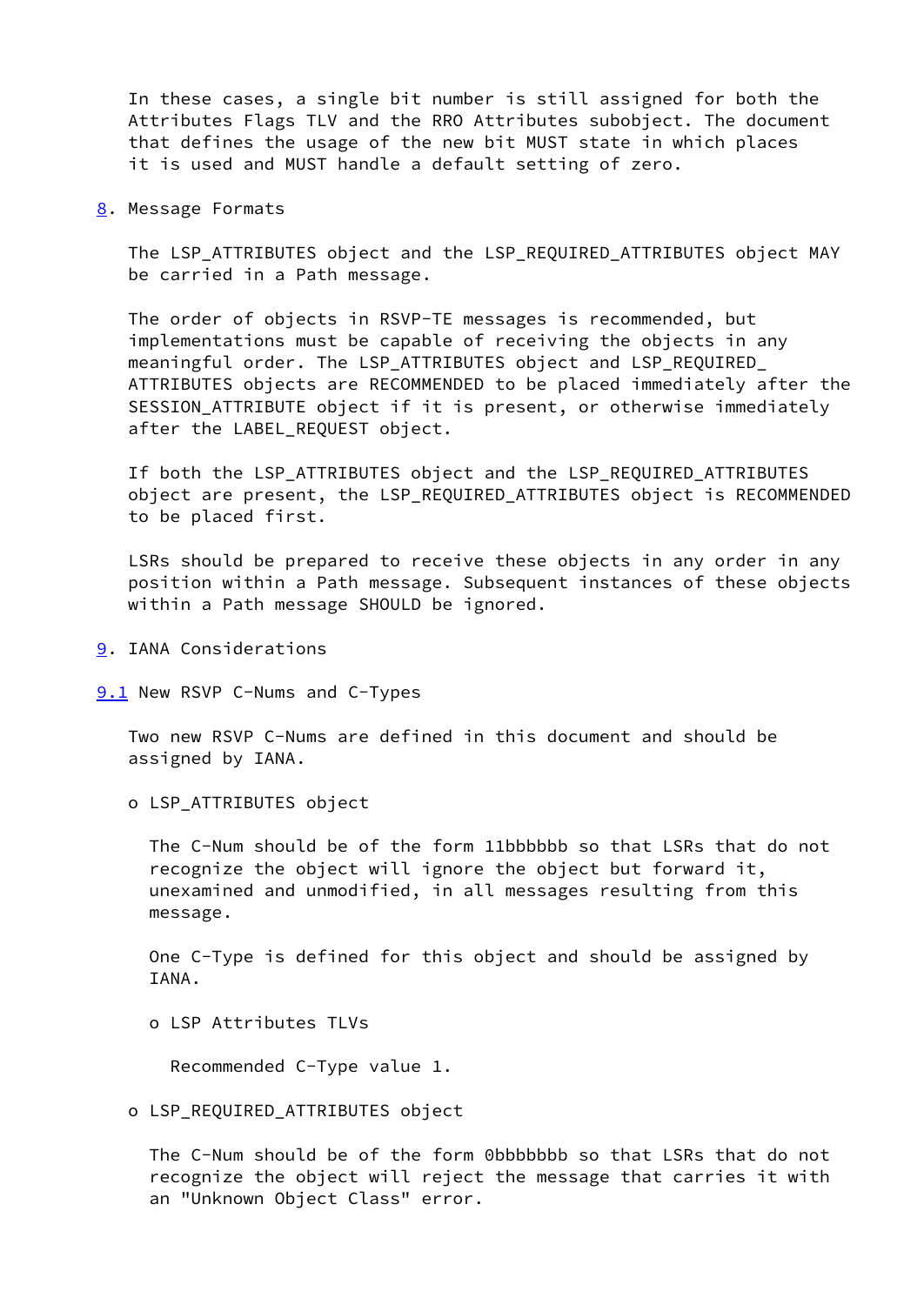Farrel, Papadimitriou, Vasseur and Ayyangar Theorem Page 10

[draft-ietf-mpls-rsvpte-attributes-01.txt](https://datatracker.ietf.org/doc/pdf/draft-ietf-mpls-rsvpte-attributes-01.txt) December 2003

 One C-Type is defined for this object and should be assigned by IANA.

o LSP Required Attributes TLVs

Recommended C-Type value 1.

<span id="page-12-0"></span>[9.2](#page-12-0) New TLV Space

 The two new objects referenced above are constructed from TLVs. Each TLV includes a 16-bit type identifier (the T-field). The same T-field values are applicable to both objects.

IANA is requested to manage TLV type identifiers as follows:

- TLV Type

- TLV Name

- Whether allowed on LSP\_ATTRIBUTES object

- Whether allowed on LSP\_REQUIRED\_ATTRIBUTES object.

This document defines one TLV type as follows:

- $-$  TLV Type = 1
- TLV Name = Attributes Flags TLV
- allowed on LSP ATTRIBUTES object
- allowed on LSP\_REQUIRED\_ATTRIBUTES object.

<span id="page-12-1"></span>[9.3](#page-12-1) Attributes Flags

 This document provides new attributes bit flags for use in other documents that specify new RSVP-TE attributes. These flags are present in the Attributes Flags TLV referenced in the previous section.

 IANA is requested to manage the space of attributes bit flags numbering them in the usual IETF notation starting at zero and continuing through 2039.

Each bit should be tracked with the following qualities:

- Bit number
- Defining RFC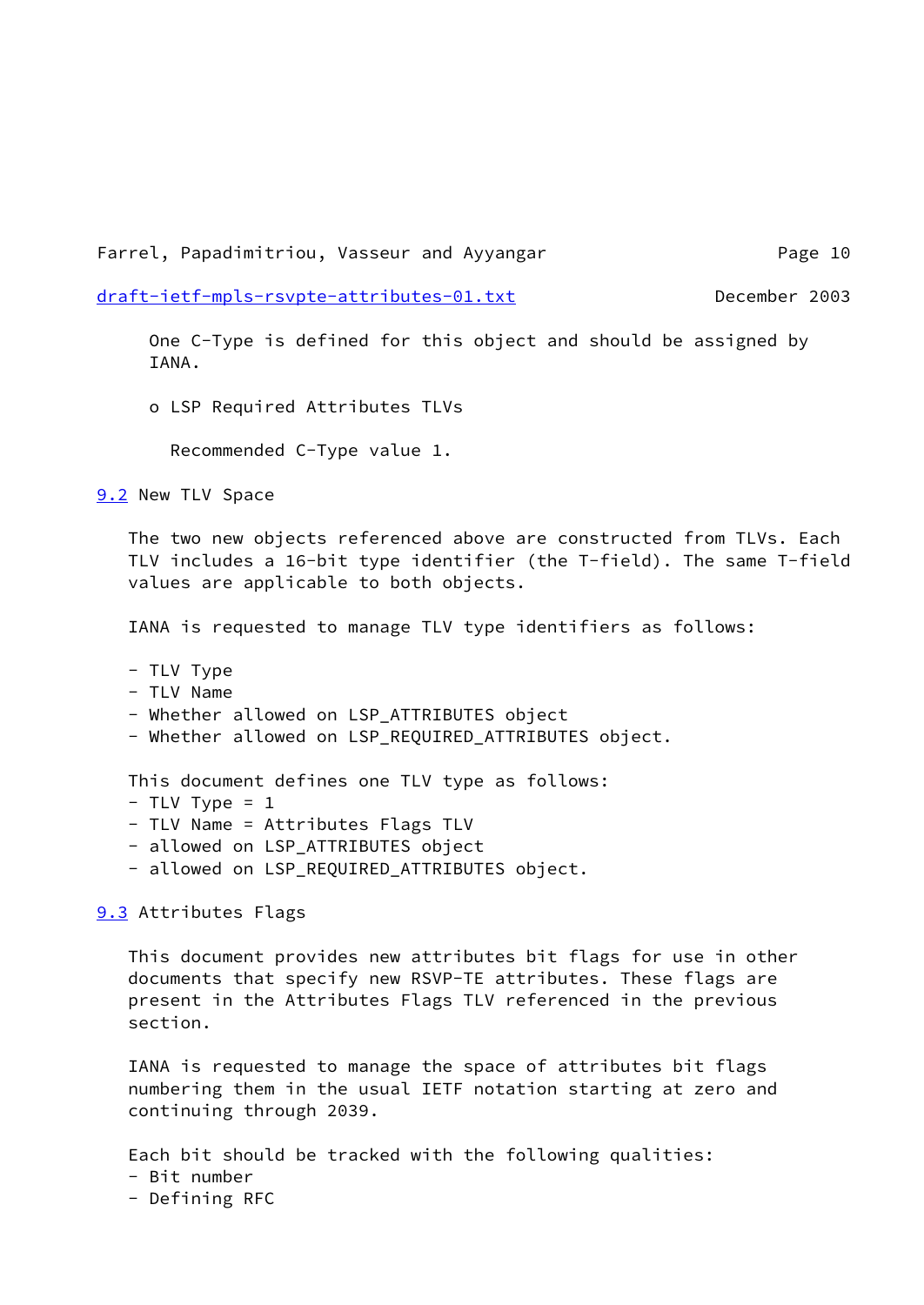- Name of bit
- Whether there is meaning in the Attibute Flags TLV (yes/no)
- Whether there is meaning in the RRO Attributes Subobject (yes/no).

 Note that this means that all bits in the Attribute Flags TLV and the RRO Attributes Subobject use the same bit number regardless of whether they are used in one or both places. Thus, only one list of bits is required to be maintained.

### <span id="page-13-0"></span>[9.4](#page-13-0) SESSION\_ATTRIBUTE Flags Field

 This document does not make any alterations to the definition of the existing SESSION\_ATTRIBUTE object nor to the definition of meanings assigned to the flags in the Flags field of that object. These flags are assigned meanings in various other RFCs and Internet Drafts.

Farrel, Papadimitriou, Vasseur and Ayyangar Theorem Page 11

[draft-ietf-mpls-rsvpte-attributes-01.txt](https://datatracker.ietf.org/doc/pdf/draft-ietf-mpls-rsvpte-attributes-01.txt) December 2003

 It is suggested that IANA manage the allocation of meaning to the bits in the Flags field of the SESSION\_ATTRIBUTE object to prevent accidental double allocation of any one bit.

<span id="page-13-1"></span>[9.5](#page-13-1) New Error Codes

 This document defines the following new error codes and error values. Numeric values should be assigned by IANA.

| Error Code               | Error Value                           |  |  |  |
|--------------------------|---------------------------------------|--|--|--|
| "Unknown Attributes TLV" | Identifies the unknown TLV type code. |  |  |  |
| "Unknown Attributes Bit" | Identifies the unknown Attribute Bit. |  |  |  |

<span id="page-13-2"></span>**[9.6](#page-13-2)** New Record Route Subobject Identifier

A new subobject is defined for inclusion in the RECORD\_ROUTE object.

The RRO Attributes subobject is identified by a Type value of TBD.

<span id="page-13-3"></span>[10.](#page-13-3) Security Considerations

 This document adds two new objects to the RSVP Path message as used in MPLS and GMPLS signaling, and a new subobject to the RECORD\_ROUTE object carried on may RSVP messages. It does not introduce any new direct security issues and the reader is referred to the security considerations expressed in [\[RFC2205](https://datatracker.ietf.org/doc/pdf/rfc2205)], [\[RFC3209](https://datatracker.ietf.org/doc/pdf/rfc3209)] and [\[RFC3473](https://datatracker.ietf.org/doc/pdf/rfc3473)].

 It is of passing note that any signaling request that indicates the functional preferences or attributes of an MPLS LSP may provide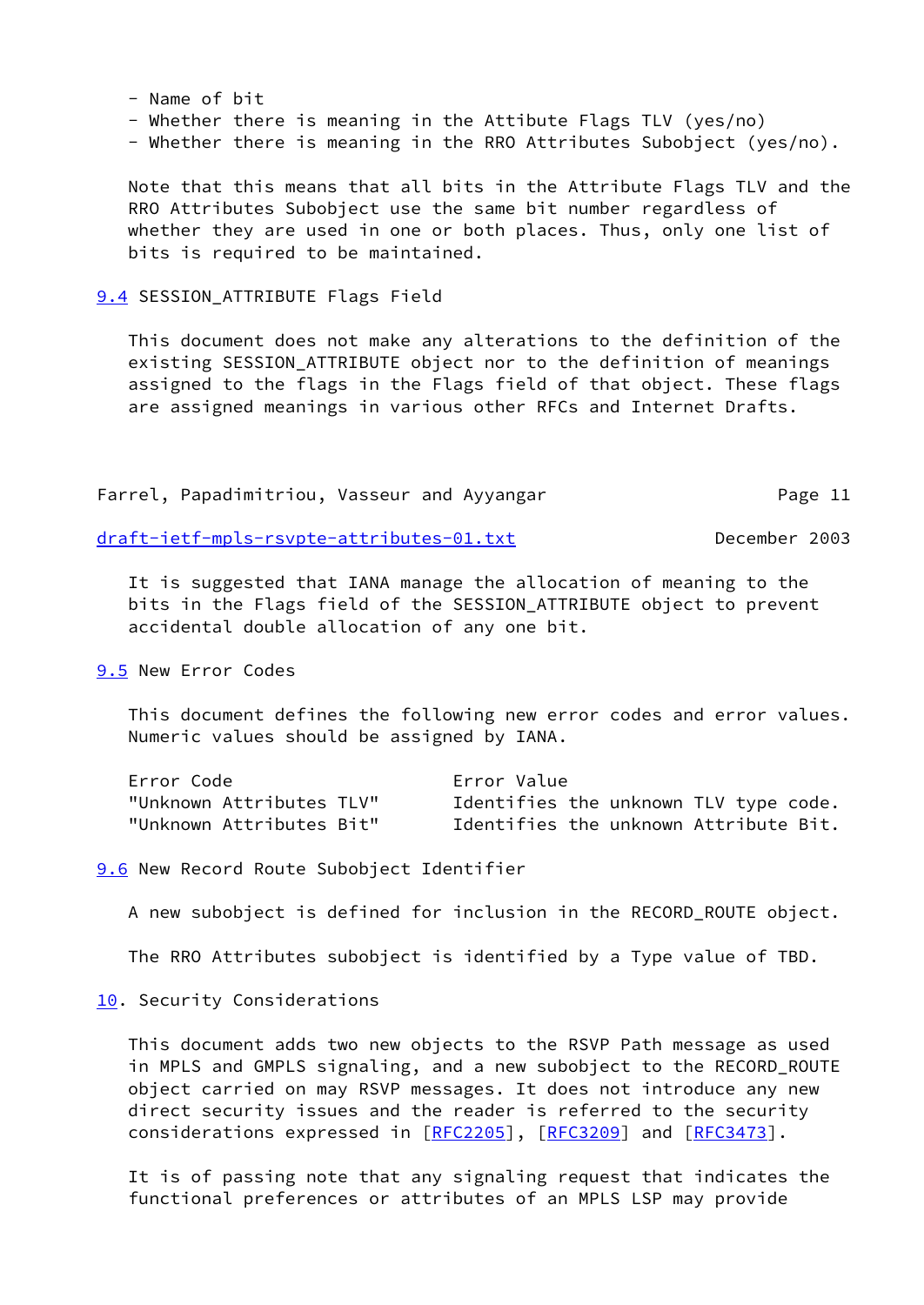anyone with unauthorized access to the contents of the message with information about the LSP that an administrator may wish to keep secret. Although this document adds new objects for signaling desired LSP attributes, it does not contribute to this issue which can only be satisfactorily handled by encrypting the content of the signaling message.

 Similarly, the addition of attribute recording information to the RRO may reveal information about the status of the LSP and the capabilities of individual LSRs that operators wish to keep secret. The same strategy that applies to other RRO subobjects also applies here. Note, however, that there is a tension between notifying the head end of the LSP status at transit LSRs, and hiding the existence or identity of the transit LSRs.

<span id="page-14-0"></span>[11.](#page-14-0) Acknowledgements

 Credit to the OSPF Working Group for inspiration from their solution to a similar problem.

 Thanks to Rahul Aggarwal for his careful review and support of this work. Thanks also to Raymond Zhang, Kireeti Kompella and Philip Matthews for their input.

Farrel, Papadimitriou, Vasseur and Ayyangar Theorem Page 12

[draft-ietf-mpls-rsvpte-attributes-01.txt](https://datatracker.ietf.org/doc/pdf/draft-ietf-mpls-rsvpte-attributes-01.txt) December 2003

<span id="page-14-1"></span>[12.](#page-14-1) Intellectual Property Consideration

 The IETF takes no position regarding the validity or scope of any intellectual property or other rights that might be claimed to pertain to the implementation or use of the technology described in this document or the extent to which any license under such rights might or might not be available; neither does it represent that it has made any effort to identify any such rights. Information on the IETF's procedures with respect to rights in standards-track and standards-related documentation can be found in  $BCP-11$ . Copies of claims of rights made available for publication and any assurances of licenses to be made available, or the result of an attempt made to obtain a general license or permission for the use of such proprietary rights by implementors or users of this specification can be obtained from the IETF Secretariat.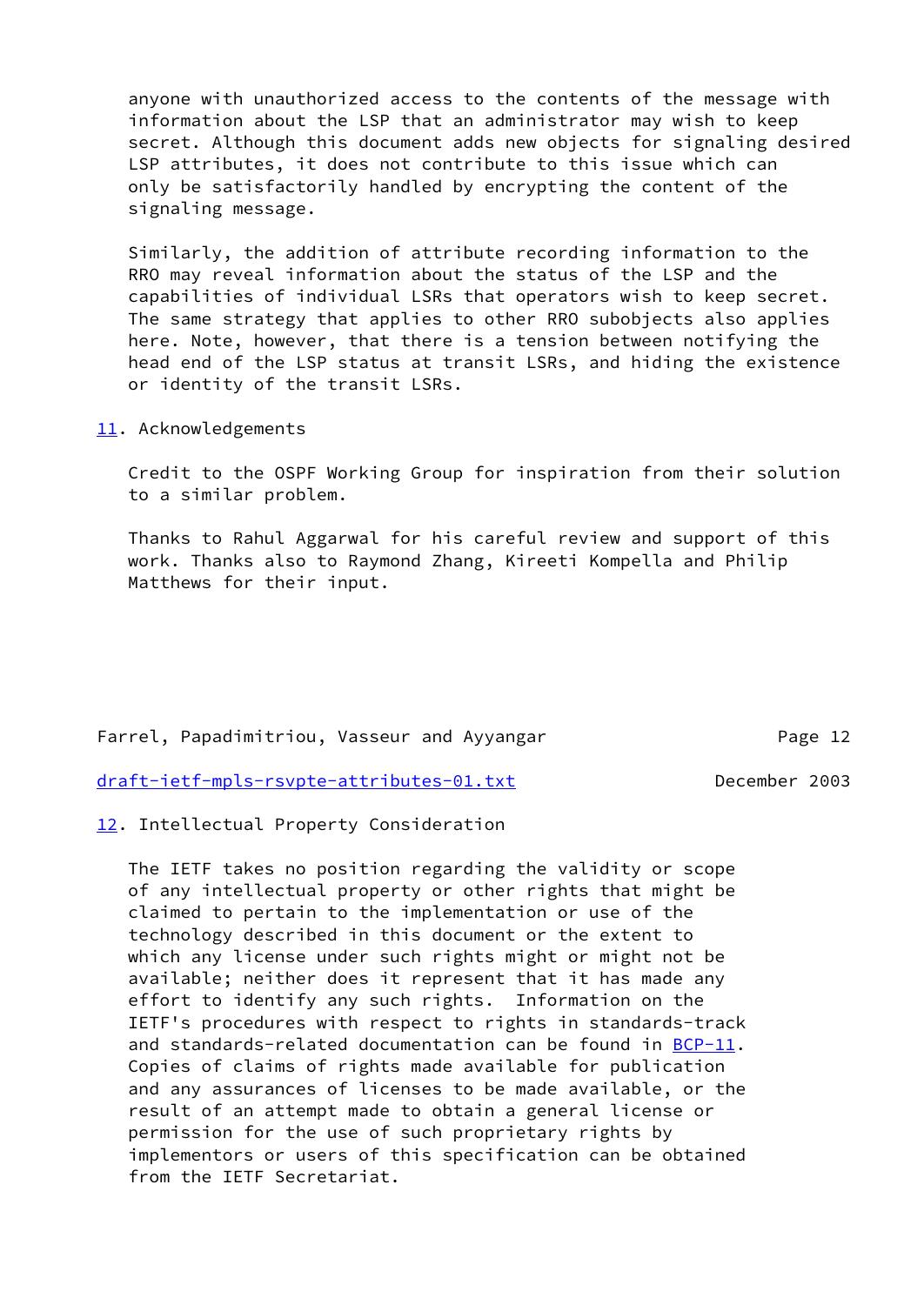The IETF invites any interested party to bring to its attention any copyrights, patents or patent applications, or other proprietary rights which may cover technology that may be required to practice this standard. Please address the information to the IETF Executive Director.

### <span id="page-15-1"></span>[13.](#page-15-1) Normative References

- [RFC2119] Bradner, S., "Key words for use in RFCs to Indicate Requirement Levels", [BCP 14](https://datatracker.ietf.org/doc/pdf/bcp14), [RFC 2119,](https://datatracker.ietf.org/doc/pdf/rfc2119) March 1997.
- [RFC2205] Braden, R. (Ed.), Zhang, L., Berson, S., Herzog, S. and S. Jamin, "Resource ReserVation Protocol -- Version 1 Functional Specification", [RFC 2205,](https://datatracker.ietf.org/doc/pdf/rfc2205) September 1997.
- [RFC3209] Awduche, D., Berger, L., Gan, D., Li, T., Srinivasan, V. and G. Swallow, "RSVP-TE: Extensions to RSVP for LSP Tunnels", [RFC 3209](https://datatracker.ietf.org/doc/pdf/rfc3209), December 2001.
- [RFC3471] Berger, L. (Editor), "Generalized Multi-Protocol Label Switching (GMPLS) Signaling Functional Description", [RFC 3471](https://datatracker.ietf.org/doc/pdf/rfc3471), January 2003.
- [RFC3473] Berger, L. (Editor), "Generalized MPLS Signaling RSVP-TE Extensions", [RFC 3473](https://datatracker.ietf.org/doc/pdf/rfc3473) January 2003.

<span id="page-15-2"></span>[14.](#page-15-2) Informative References

- [RFC2026] Bradner, S., "The Internet Standards Process -- Revision 3", [RFC 2026](https://datatracker.ietf.org/doc/pdf/rfc2026), October 1996.
- [RFC3031] Rosen, E., Viswanathan, A., and Callon, R., "Multiprotocol Label Switching Architecture", [RFC 3031](https://datatracker.ietf.org/doc/pdf/rfc3031), January 2001.

| Farrel, Papadimitriou, Vasseur and Ayyangar | Page 13       |
|---------------------------------------------|---------------|
| draft-ietf-mpls-rsvpte-attributes-01.txt    | December 2003 |

- [INTER-AS] Vasseur, JP., Zhang, R., "Inter-AS MPLS Traffic Engineering", [<draft-vasseur-inter-as-te-01.txt](https://datatracker.ietf.org/doc/pdf/draft-vasseur-inter-as-te-01.txt)>, Internet Draft, work in progress.
- <span id="page-15-0"></span>[FRR] Pan, P. (Ed.), "Fast Reroute Extensions to RSVP-TE for LSP Tunnels", [<draft-ietf-mpls-rsvp-lsp-fastreroute-03](https://datatracker.ietf.org/doc/pdf/draft-ietf-mpls-rsvp-lsp-fastreroute-03) .txt>, Internet Draft, work in progress.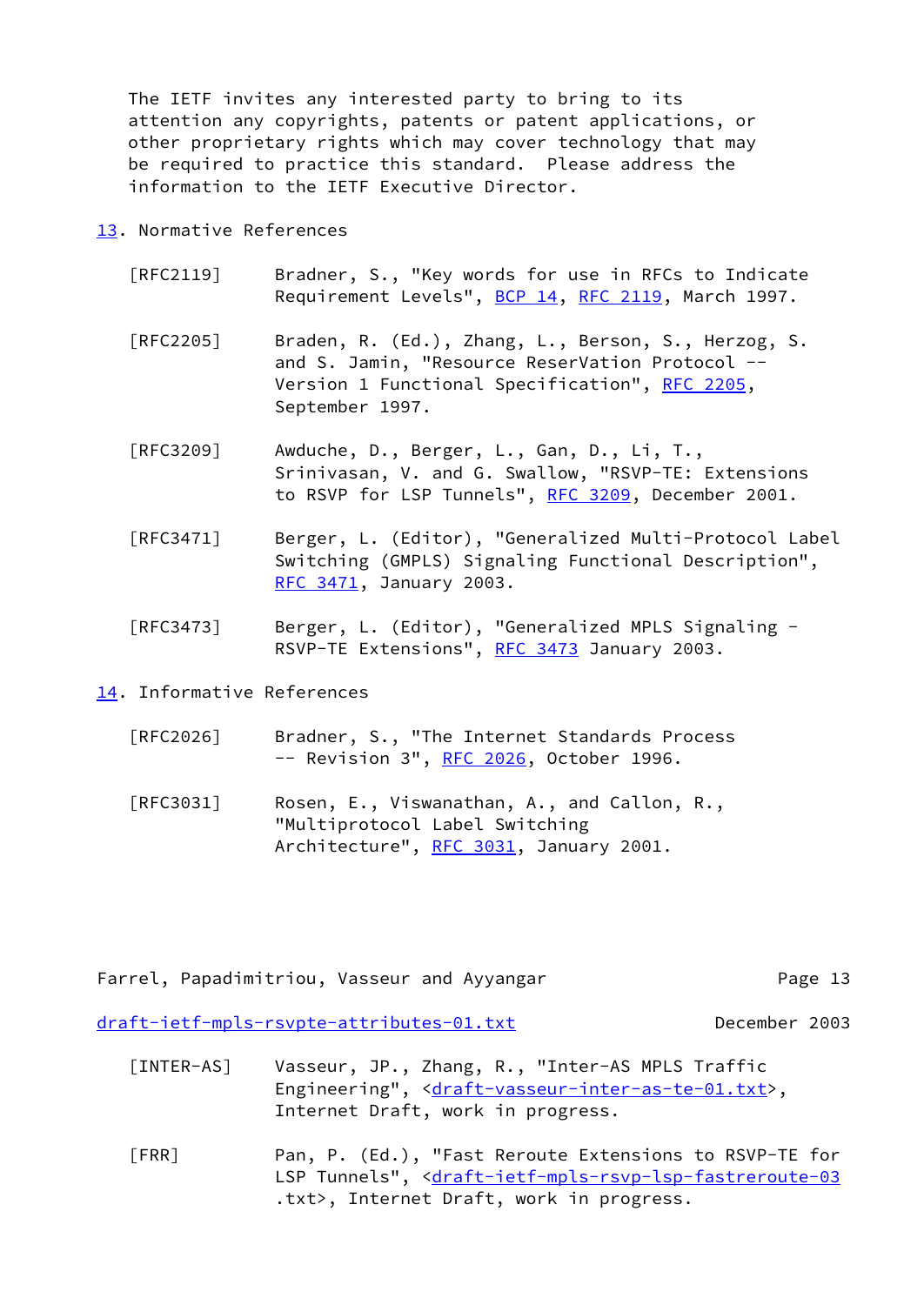- [OSPF-CAPS] Lindem, A., Shen, N., Aggarwal, R., Shaffer, S., Vasseur, JP., "Extensions to OSPF for Advertising Optional Router Capabilities", [<draft-ietf-ospf-cap-](https://datatracker.ietf.org/doc/pdf/draft-ietf-ospf-cap-00.txt) [00.txt](https://datatracker.ietf.org/doc/pdf/draft-ietf-ospf-cap-00.txt)>, Internet Draft, work in progress.
- [REOPT] Vasseur, JP., Ikejiri, Y., "Reoptimization of MPLS Traffic Engineering loosely routed explicit LSP path", <[draft-vasseur-mpls-loose-path-reopt-02.txt>](https://datatracker.ietf.org/doc/pdf/draft-vasseur-mpls-loose-path-reopt-02.txt), Internet Draft, work in progress.

#### <span id="page-16-0"></span>[15.](#page-16-0) Authors' Addresses

 Adrian Farrel Old Dog Consulting Phone: +44 (0) 1978 860944 EMail: adrian@olddog.co.uk Dimitri Papadimitriou (Alcatel) Fr. Wellesplein 1, B-2018 Antwerpen, Belgium Phone: +32 3 240-8491 EMail: dimitri.papadimitriou@alcatel.be

 Jean Philippe Vasseur Cisco Systems, Inc. 300 Apollo Drive Chelmsford, MA 01824 300 Beaver Brook Road Boxborough , MA - 01719 USA EMail: jpv@cisco.com

 Arthi Ayyangar Juniper Networks, Inc. 1194 N.Mathilda Ave Sunnyvale, CA 94089 USA EMail: arthi@juniper.net

<span id="page-16-1"></span>[16.](#page-16-1) Full Copyright Statement

 Copyright (C) The Internet Society (2003). All Rights Reserved.

 This document and translations of it may be copied and furnished to others, and derivative works that comment on or otherwise explain it or assist in its implementation may be prepared, copied, published and distributed, in whole or in part, without restriction of any kind, provided that the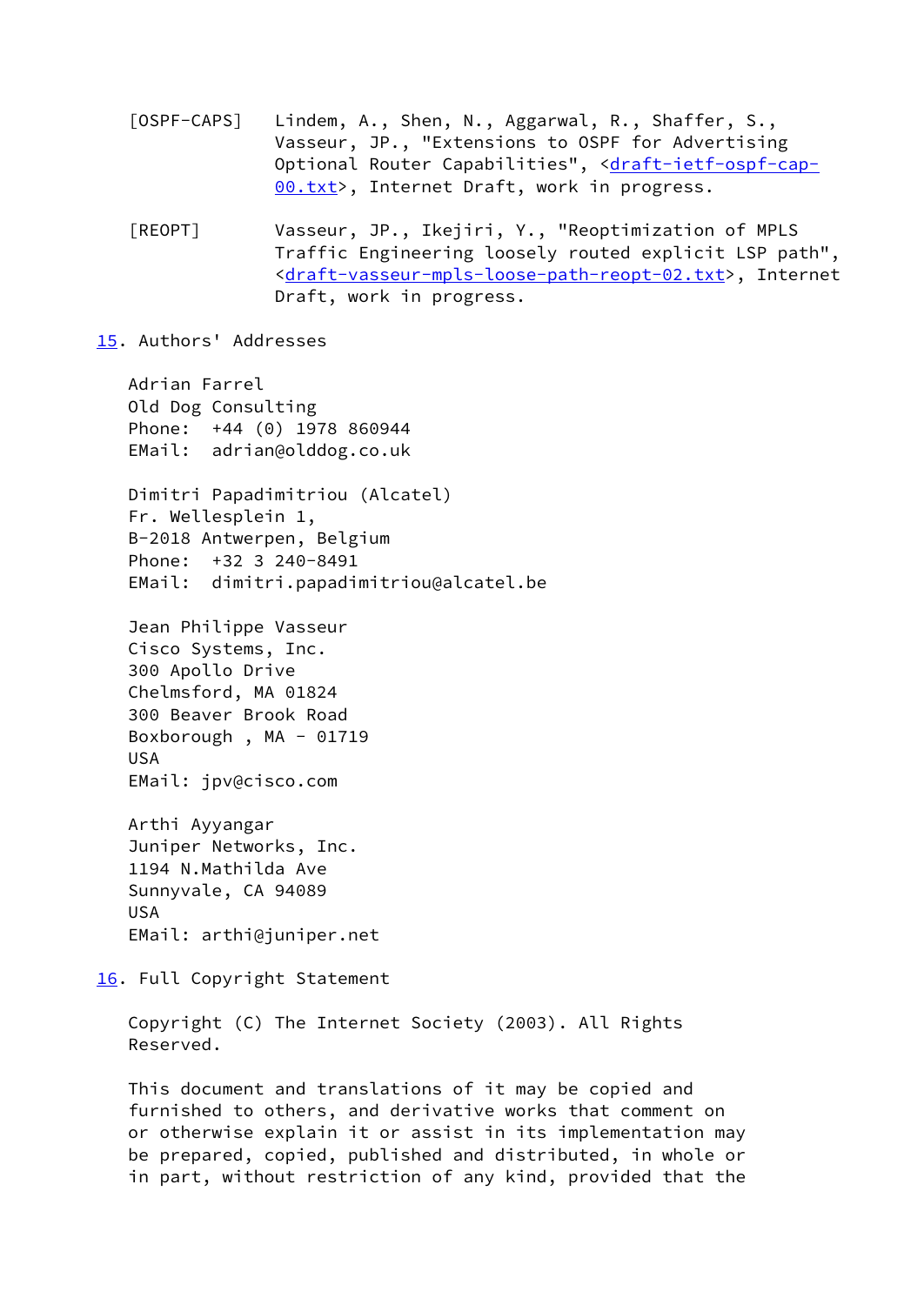### Farrel, Papadimitriou, Vasseur and Ayyangar Theorem Page 14

[draft-ietf-mpls-rsvpte-attributes-01.txt](https://datatracker.ietf.org/doc/pdf/draft-ietf-mpls-rsvpte-attributes-01.txt) December 2003

 above copyright notice and this paragraph are included on all such copies and derivative works. However, this document itself may not be modified in any way, such as by removing the copyright notice or references to the Internet Society or other Internet organizations, except as needed for the purpose of developing Internet standards in which case the procedures for copyrights defined in the Internet Standards process must be followed, or as required to translate it into languages other than English.

 The limited permissions granted above are perpetual and will not be revoked by the Internet Society or its successors or assigns. This document and the information contained herein is provided on an "AS IS" basis and THE INTERNET SOCIETY AND THE INTERNET ENGINEERING TASK FORCE DISCLAIMS ALL WARRANTIES, EXPRESS OR IMPLIED, INCLUDING BUT NOT LIMITED TO ANY WARRANTY THAT THE USE OF THE INFORMATION HEREIN WILL NOT INFRINGE ANY RIGHTS OR ANY IMPLIED WARRANTIES OF MERCHANTABILITY OR FITNESS FOR A PARTICULAR PURPOSE.